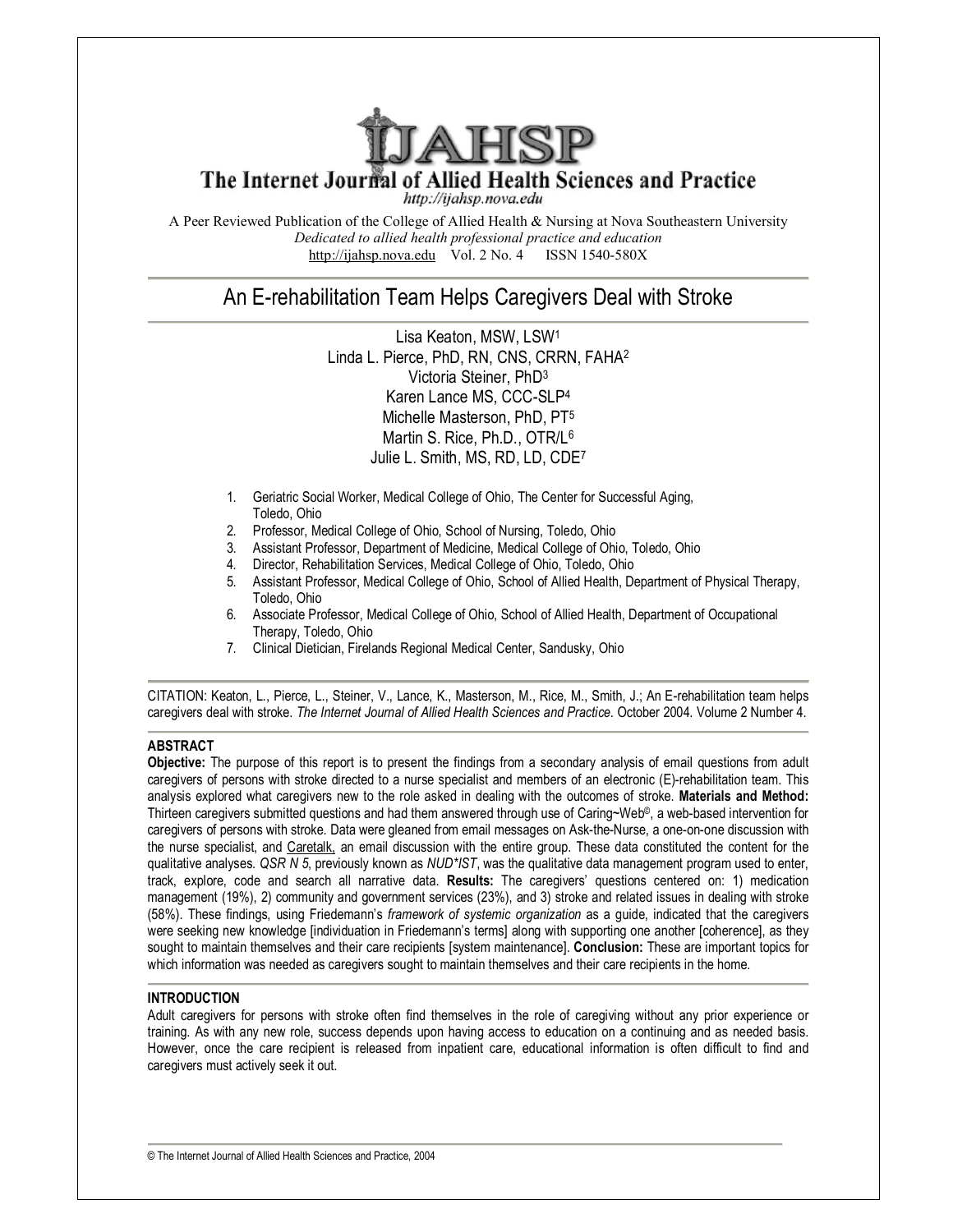#### **The Adult Learner**

Knowles emphasized that adults are self-directed and expected to take responsibility for their decisions.1 Adult learning programs for caregivers must accommodate these concepts. Since adults are self-directed, instruction needs to allow learners to discover for themselves and provide guidance and help when mistakes are made.<sup>2</sup>

According to Knowles, using the past experiences of adult learners, which provides a large part of their self-identity, is of great importance as a rich resource for learning. If in an educational situation an adult's experience is ignored and not valued, it is not just the experience that is being rejected but also the person.<sup>1</sup> Therefore, adults need to learn experientially and discussion groups may be a technique used to help promote this type of learning.<sup>2</sup> Secondly, adults become ready to learn when they experience a need to know or a need to do something in order to perform more effectively in some aspect of their lives. Adults are motivated to learn after they experience a need in their life situation, and they enter an educational activity with a life-centered, task-centered, or problem-centered orientation to learning. Lastly, adults are more interested in learning material that is immediately useful and relevant in their personal life.<sup>1</sup> Web-based instruction for adults can easily incorporate these concepts.

#### **Web-based Education**

Health care consumers have used the Internet in search of information on diagnoses and treatments for a variety of acute and chronic conditions. A recent analysis from Manhattan Research revealed almost 10 million adults report receiving recommendations to visit web-based health sites directly from their personal physician.<sup>3</sup> In addition, in the case of chronic health conditions, it has often been the caregivers who have accessed web sites in search of information on caregiving.<sup>4</sup>

### **Applications of Web-based Education**

The following examples are related to caregivers and web-based instruction. For adult caregivers of persons with cancer, there are several web-based options for education that serve as examples. Reis, McGinty, and Jones described a theoretically defined multimedia caregiving training program for prostate cancer that is intended to assist in triaging the needs of the care recipient and to enhance self efficacy with caregiving tasks through utilizing both web-based resources and a CD-ROM. Although this program was not complete and ready for distribution, feedback from 45 prostate patients and families on perceived needs for caregiver training underscored the potential value of a computer supported intervention.*<sup>5</sup>* This program, however, only allowed for interaction with software and not with a "live" web-based education and support network.

Monnier, Laken, and Carter discussed a feasibility study in which implementation of web-based resources were used in conjunction with the personal services obtained from a cancer treatment team. The authors found that 319 caregivers and care recipients wanted access to and would likely use web-based services, not only for information about the disease process and treatment options, but also to interact with physicians, nurses, and online support groups.<sup>6</sup>

The treatment of cardiac conditions using web-based interventions is also noted in the literature. Brennan at al. described a web-based information and support service, called HeartCare.<sup>7</sup> HeartCare provides an "extension and enhancement of traditional nursing services, including patient centered, individualized, and time-relevant information as well as both peer and professional support to patients recovering from [coronary artery bypass graft surgery] CABG in their homes."7 The educational information available allowed 140 individuals to access information related to their stage of recovery. They also posted and responded to online messages for peer support and communicated with a nurse, who had extensive cardiac recovery experience, by e-mail. Preliminary indications of patients' use and acceptability of the system during their recovery were promising*. 7*

Alexy reported the use of web-based resources for the homebound elderly and their informal caregivers was a way to promote social support and mental health. $8$  These individuals benefit from online resources by gaining valuable information, confidence, and support. The concern presented by Alexy was that older adults and their caregivers, as well as professional caregivers, might not have the ability to discern reliable from unreliable web-based information.<sup>8</sup>

The purpose of this paper is to present the findings of a secondary analysis of email questions from adult caregivers of persons with stroke directed to a nurse specialist and members of an electronic (E)-rehabilitation team. The analysis explored what these caregivers, who were new to the role of care-giving, asked in dealing with the outcomes of stroke. The paper also describes the process of using an E-rehabilitation team for web-based education.

#### **MATERIALS AND METHODS**

The investigators, Steiner and Pierce, in collaboration with experts from the Center for Creative Instruction at a medical college in northwest Ohio, have developed a web site for caregivers of persons with stroke, Caring~Web®.9 The investigators have years of experience in developing in-person education and support systems for caregivers, as well as experience with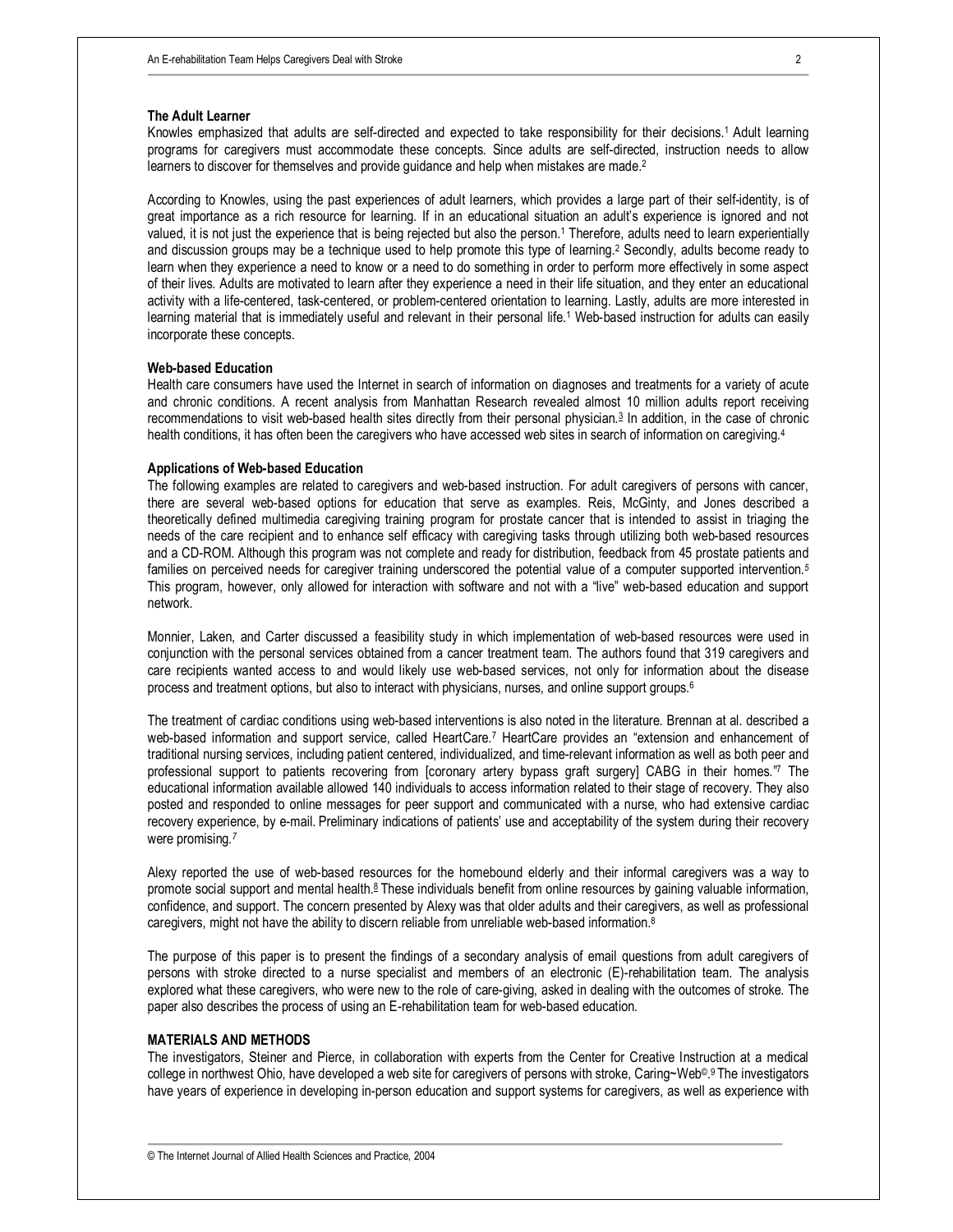web-based teaching. Web pages for Caring~Web<sup>©</sup> were designed that are easy to use by adult, computer novices including older individuals. Caregivers in the present study asked questions and had them answered through use of Caring~Web©.

**Caring~Web©** Once caregivers have gained access to Caring~Web©, they can link to and/or participate in its components.<sup>9</sup> The Caring~Web© intervention contains multiple components to provide different types of education and support to assist as many caregivers as possible who have potentially diverse characteristics and needs. The site contains a disclaimer stating that the medical information presented on the web site is meant for general education purposes only. Users are encouraged to contact their healthcare provider for specific medical concerns or treatment. The web site has been evaluated by 35 adults who are novice computer users.<sup>10</sup> These adults ranged in age from 26 – 80 years with an average age of 59 years. They rated the web site high in design and content, and found it easy to navigate and understand.<sup>10</sup>

*Educational Information.* One way educational information is provided to caregivers is in the form of a Tip-of-the-Month, on topics such as preventing aspiration and communication problems. Tips are designed to be easy to understand and to encourage online discussion between caregivers and the nurse specialist. Educational information on a variety of stroke-related issues for persons with stroke and families/caregivers is also available on Caring~Web© via links to reputable web sites (i.e., American Stroke Association and National Stroke Association).

*Ask-the-Nurse.* Caregivers are encouraged to e-mail any question(s) related to their caring experience that they may have to the nurse specialist, backed-up by an E-rehabilitation team of experts, using the Ask-the-Nurse link at any time during the day or night (24-hours per day). The nurse specialist has extensive expertise in homecare and rehabilitation settings in maintaining individuals and families in their homes. She is an expert in dealing with caregivers' and family's issues and concerns regarding rehabilitation and recovery from stroke. For this project, the nurse specialist answers the caregivers' questions via electronic mail (or telephone if she feels it is necessary or an emergency) within 24-hours of receiving the message(s).<sup>11</sup>

*Caretalk.* An electronic mailing list or discussion group was also set up for caregivers to talk to one another and the nurse specialist about their caring experiences. The mailing list, Caretalk, enables caregivers to send electronic mail messages to all participants at once instead of just one individual. Caregivers do not have to join or subscribe to the group like other mailing lists, but are automatically put on the mailing list when they consent to be in the research study. If they are comfortable, caregivers are encouraged to ask questions of the nurse specialist on Caretalk so that all the participants may benefit from the discussion.

There is also a complete E-rehabilitation team of professionals available to assist the nurse specialist in responding to complex or discipline specific questions on both Ask-the-Nurse and Caretalk. This team includes a physician, social worker, physical therapist, occupational therapist, speech therapist, pharmacist, and dietitian.

*Use of the E-rehabilitation team.* A protocol was developed by the second two authors to deal with questions posed by the caregivers. When the nurse specialist receives a complex email question, she consults the appropriate member(s) of the E-rehabilitation team via email. E-rehabilitation team members respond to questions from the nurse specialist within 24 hours. Answers submitted by the team members are formatted in a general way and telephone consultation between the nurse specialist and team member may occur for a more complete answer. The nurse specialist also telephones the E-rehabilitation team member for his/her answer to the posed question if she does not receive an email response within 24 hours. E-rehabilitation team members do not have direct contact with the caregivers, but their answers to questions are compiled by the nurse specialist into easy to understand messages and emailed to the caregivers. These team members notify the nurse specialist if they are going to be out of town for more than one day, and provide the name and email address of a professional colleague whom could serve as a backup support person.

In addition, the nurse specialist emails the E-rehabilitation team members examples of submitted caregivers' questions every six months, as well as the current number of online participants in the study. E-rehabilitation team members attend bi-yearly research team meetings to learn about the progress of the project, discuss cases, and ask questions or relay concerns. E-rehabilitation team members have also submitted interesting, up-to-date educational information in a Tip-of-the-Month format to the investigators for posting on the Caring~Web© site.

#### **Data Collection**

Data were gleaned from email questions that caregivers asked of the nurse specialist and E-rehabilitation team on Ask-the-Nurse and Caretalk. The answers that were provided by the nurse specialist and team were also analyzed. These data constituted the content for the qualitative analyses.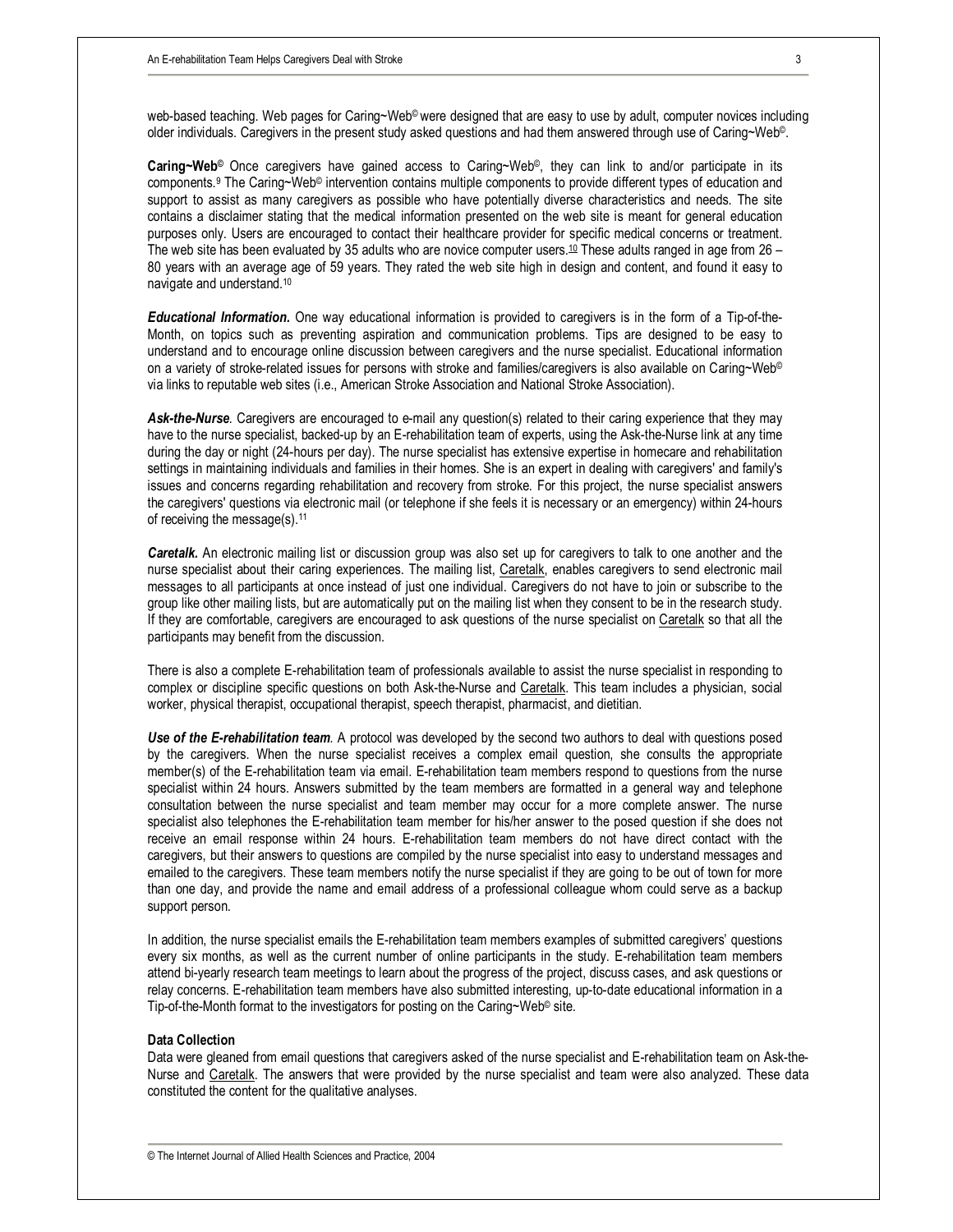In addition, a lot of information was provided to caregivers without them asking for it. The present study did not examine free flowing discussion or caregivers' responses to posed questions and posted news items related to stroke from the nurse specialist (over 10,000 total data entries). *QSR N 5*, previously known as *NUD\*IST*, was the qualitative data management program used to enter, track, explore, code, and search the narrative data.<sup>12</sup>

### **Analysis of Data**

A preliminary coding rubric for the qualitative data was established in previous pilot work by the second two authors in collaboration with a larger research team based on the *framework of systematic organization* by Friedemann and reviewed by the theorist for congruence with the tenets of the theory.13,14,15 The first three authors conducted data review and analysis of exemplars for this current project. Using the coding rubric, and with E-rehabilitation team members discussion and consensus, individual codes for the data presented in this report were grouped along Friedemann's theory domains of individuation, system maintenance, and coherence. Individuation is the promotion of individual learning and changing attitudes, taking in and incorporating information, and sharing opinions and beliefs. System maintenance refers to behaviors that are grounded in tradition, concerns the structure and process of the individual and family, and pertains to organizing and operating the person's business. System maintenance comprises roles, rules, organizational patterns, rituals, decisionmaking, and power structure. Coherence refers to emotional bonding and caring relationships among individuals.13,14 This triangular data analysis process also served as a reliability check of the coding as being reflective of the study data, caregivers' experience, and the theoretical framework. Transferability of these findings must be reassessed in each case in which transfer is proposed. While the authors cannot know all the contexts to which another person may wish to transfer working hypotheses or questions, relevant descriptors of the design and data are included. It is not known if these descriptions provide a sufficient base to permit another to make the needed comparisons of similarity and to enable others interested in making a transfer to reach a conclusion about whether a transfer is possible.

# **RESULTS**

# **Caregiver Sample**

Thirteen caregivers submitted questions to Ask-the-Nurse or the Caretalk discussion group during the first year (May 1, 2002 to April 30, 2003) of a three-year National Institutes of Health study and were included in the present data analyses. However, due to the rolling enrollment used for this study, most of these caregivers had not participated in the study for a year. These adult caregivers of persons with first-time stroke living in metropolitan areas of northwest Ohio and southeast Michigan were recruited from rehabilitation centers and enrolled in the study when their care recipients were discharged home. All individuals were new to the role of caring and dealing with the outcomes of stroke. They were responsible for providing the day-to-day care and/or resources required by the person with stroke and lived in the same home environment as the care recipient or close by.

The sample consisted of six men (four husbands, one son, and one friend) and seven women (five wives, two daughters). All of the caregivers stated that they were white. They were between 31 and 77 years of age. Two of the caregivers were working full-time, three were working part-time, and eight were not working at the time of the study. The number of years of school completed ranged from 10 to 17.

All caregivers were able to read, write, and understand English and had a telephone and/or television to facilitate MSN® TV and Internet access. MSN® TV is a low cost equipment system of approximately \$100 plus a monthly service fee of about \$25.00 that was paid by the investigators. Four caregivers used their own computer, but they had limited Internet experience. A computer technician installed the MSN® TV equipment and provided training for all caregivers. The computer technician was available to the caregivers by telephone during the day for trouble shooting technical difficulties.

The care recipients consisted of six men (five husbands and one father) and seven women (four wives, two mothers, and one friend). Eleven of the care recipients were white, one was African American, and one caregiver answered unknown/other when asked about the care recipient's ethnicity. They were between 33 and 83 years of age. Five of the care recipients had their right side affected by the stroke, seven of them had their left side affected by the stroke, and one caregiver was unsure. Based on a measure of functional independence (FIM) that measures disability or assessment of progress <sup>16</sup> , six care recipients were considered low and seven were considered high in motor and cognitive functioning.

### **The Questions**

The caregivers asked a total of 31 questions. These questions were discussed in 157 email data entries (i.e. an average of 5 emails messages between the nurse specialist and caregiver per question). The 6 men asked a total of 15 questions and the 7 women asked a total of 16 questions. These questions centered on how to maintain themselves and care for their care recipients in their homes (system maintenance in Friedemann's 13,14 terms). The caregivers were also seeking new knowledge (individuation) related to dealing with stroke and its consequences. Caregivers learn by giving care, exploring facts about stroke, or interacting with their family and health care experts.13,14 There were 6 questions about medication management (19%), 7 questions centered on available community and government services (23%), and 18 questions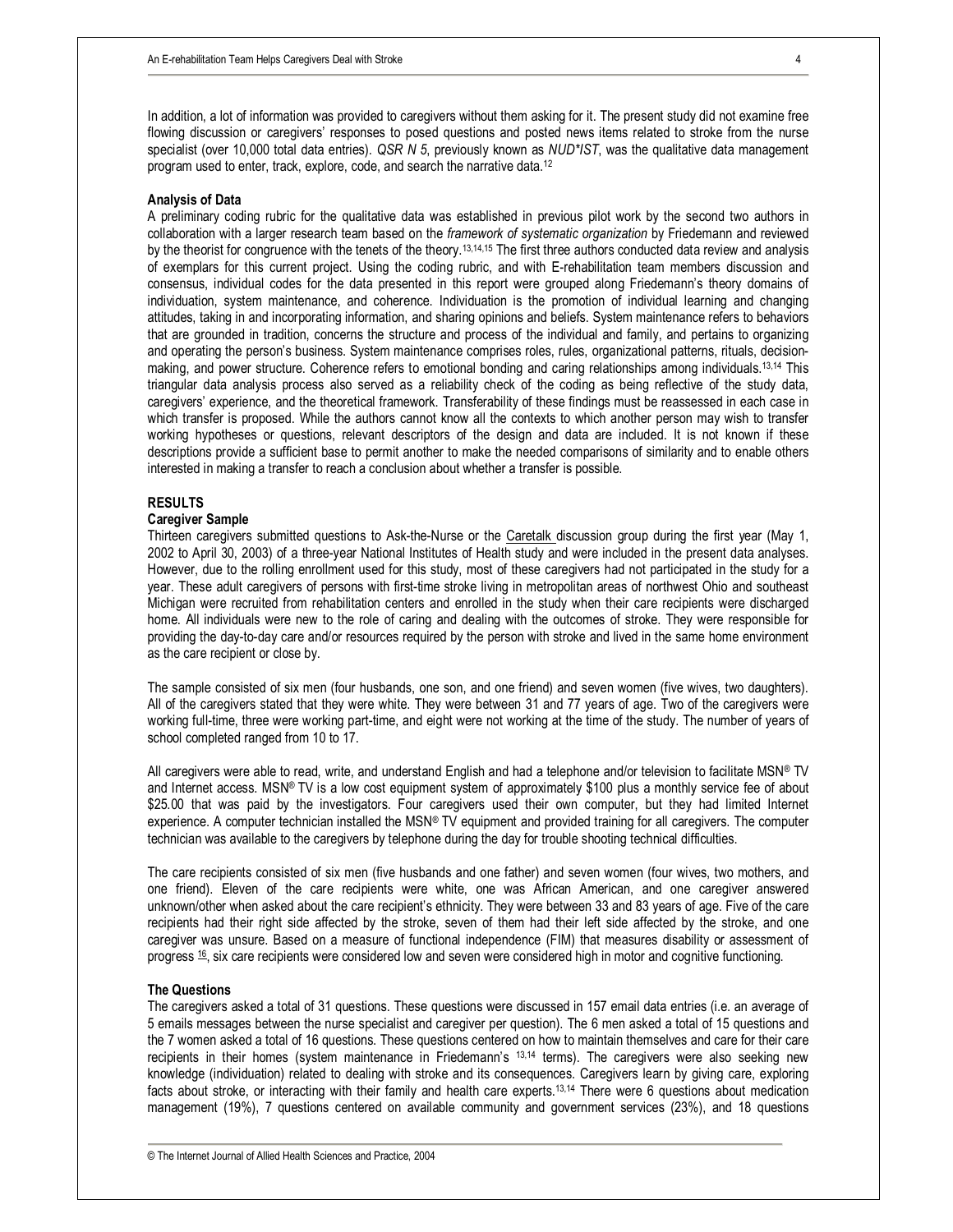focused on stroke and related issues in dealing with stroke (58%). Interwoven throughout the discussion entries were messages of support and encouragement for one another (coherence). Coherence can be achieved by a caregiver through a variety of actions leading to renewed energy and a positive attitude.<sup>13,14</sup>

Although the caregiver's names are pseudonyms, the following quotes are the caregiver's own words and stories taken from email postings. In welcoming a new caregiver to the group, Mary said,

Ann, welcome aboard this wonderful outlet. I have found this to be a great escape. You can get great advice, wisdom, and real answers to all your questions.... You might not get all the answers here, but we are ready to *help, plus we have our nurse.* 

*Medication management.* These questions were related to the use of drugs by the caregiver and their care recipient, such as stool softeners, sleeping pills, and blood thinning medications. For example, Norm queried,

Since my wife's stroke, I've noticed contusions on the tops of her hands as if blood vessels have ruptured. She has not been doing anything with her hands to warrant this condition. She is diabetic and takes insulin in A.M. and in the P.M. She is also taking Plavix 75 mg/day and Pletal 50 mg twice a day. I mention these two medications because the pharmacist questioned the use of both at the same time. She has an appointment with her family *doctor in a week. Should I mention this to the doctor? Are these drugs blood thinners? Thanks for any information that you can relate to me.* 

The nurse specialist replied,

I would call her doctor and tell him/her what you have described to me about the contusions on the tops of Nancy's hands. With the two medications, any type of bleeding or contusions would be important to report to *Nancy's doctor, as he/she is familiar with her health history.* 

*Descriptions of these drugs ('CLOPIDOGREL/Plavix® and 'CILOSTAZOL/ Pletal®) are available per Acurian at [www.acurian.com,](http://www.acurian.com) a pharmacy Web site. Remember, our intent is to provide educational information only. Please*  contact her doctor regarding the implications. Great of you to pick this up! Both drugs deal with the blood but in *different ways. Please let me know what the doctor says. Take care!* 

In turn, the nurse specialist immediately queried the E-rehabilitation team members about this question. The next morning, the physiatrist replied that both medications "are indeed blood thinners and may indeed have something to do with the bruises she's experiencing." Later that morning, the pharmacist provided easy to understand descriptions for both drugs and explained the effect diabetes has on the choice of treatment. The nurse specialist summarized both messages to Norm asking him to please consult his wife's doctor. Several days later the nurse specialist received the following email. Norm said,

Just got back from the doctor, and she was impressed with the email that you sent re: my wife's blood situation. She had already discussed the two drugs with the other doctors, and both drugs are good for now. She also *ordered blood work to be done. Thanks for the advice.* 

*Available community resources and government services.* There were various questions about available community and government services, such as respite care, Medicaid waiver programs and Medicare programs. In addition, questions about insurance coverage and physical therapy and how to access a lightweight wheelchair were discussed. Representative of this group of questions is the following dialogue about the Passport program, a Medicaid waiver program for older adults that provides community based services to prevent nursing home placement. Ann asked,

I was wondering if anyone knows anything about Passport? If anyone has any suggestions about outside care, I'd *appreciate it. I hope all are doing well. Hello to Bette, and I hope your husband is doing OK after his fall.* 

The nurse specialist asked Ann the following questions that evening.

What type of outside help are you interested in? I have forwarded your question to our social worker and team for any further information. Do you have contact with a Social Worker that can help you with the choices available and financial issues? I think that this would be a big help to you! Which institution was your loved one's rehab in? Do they have outpatient services that you may need? Or are you looking for personal care such as a homecare aide? *It sounds like your insurance may not cover the services you need? Let us know these answers.*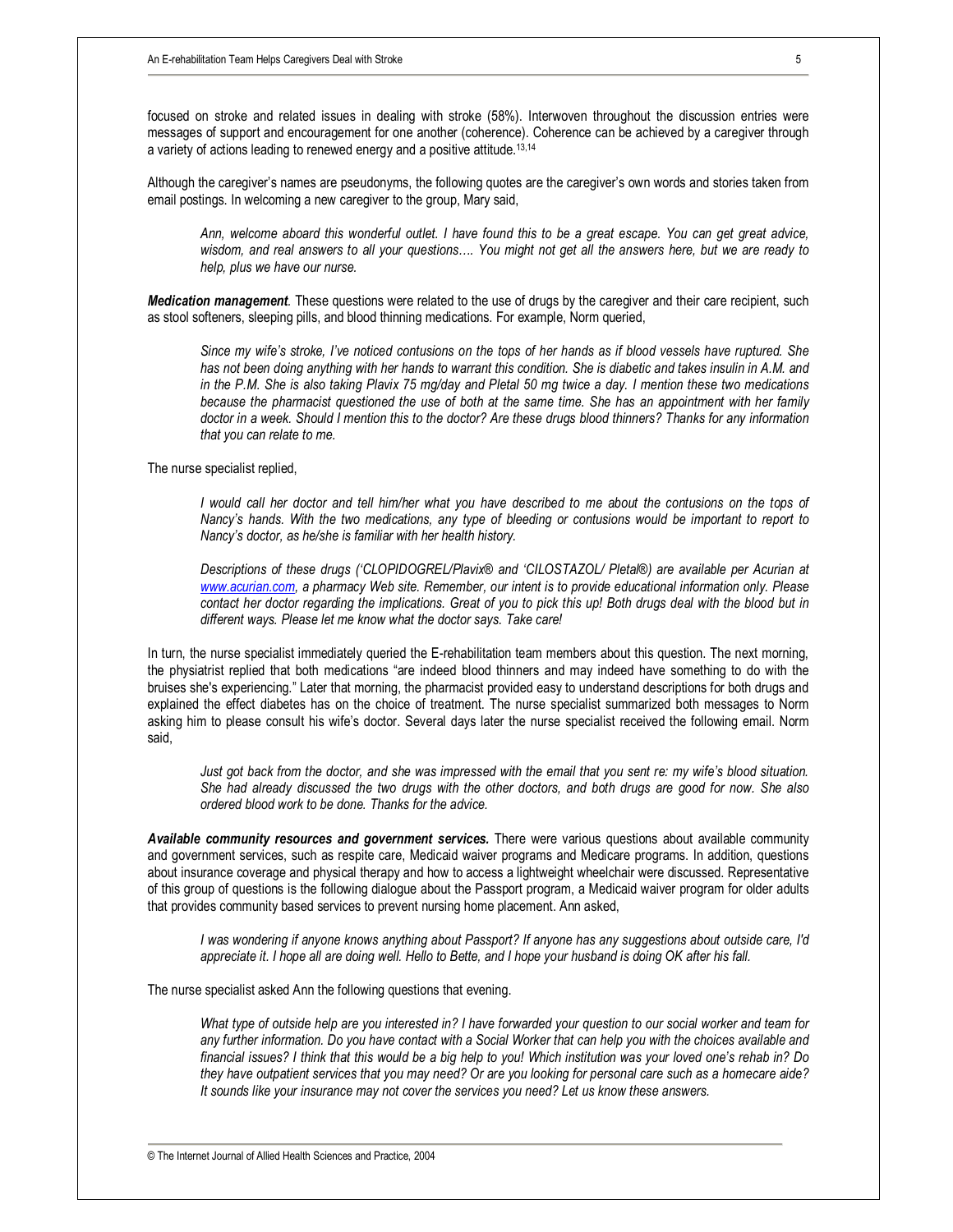The response about Passport from the social worker was quick and the nurse passed this descriptive answer to Ann the next morning. Sometimes there was no further communication about the question, as was the case in this example.

*Stroke and related issues in dealing with stroke.* Another group of questions focused on the stroke and related concerns in dealing with stroke. Issues of the care recipients' physical well-being (e.g. incontinence, dizziness, falls, nutrition, and function), and caregivers and care recipients' emotional well-being (e.g. chances of having a second stroke, frustration with recovery, and dealing with mood swings) were questioned.

Physical well being of the care recipient was often discussed. As an illustration, Norm asked about his wife's dizziness. He said,

This is probably an answer our nurse should do, but you other caregivers may be running across [this too]. Any *input from you will help. Sometimes she [wife] has difficulty getting out of a chair, claims dizziness, 5 minutes later she is back on even keel.* 

The nurse specialist queried the team and the speech therapist responded. She said,

the dizziness problem when getting up could be a blood pressure issue (orthostatic hypotension). I'll defer to the 'medical' team members for the final word about this, but I have had a number of patients with a similar *problem." The physical therapist also replied, "Regarding the dizziness, muscle paresis can contribute to hypostatic tension. In addition, his wife's medications might be contributing as well."* 

Another caregiver, Beth, also contributed to this discussion. She commented,

As far as your wife's dizziness, it could be some of her medications causing it. Whenever Mom and I do transfers, we stand and wait 30 seconds just to make sure that she doesn't become dizzy. It's a thought for you to try. I hope *you folks are doing well, in spite of everything.* 

The nurse specialist summarized information about orthostatic hypotension and medication management from the Erehabilitation team members in a message to both Norm and Beth. Margie's question about nutrition and nausea is another exemplary question in regard to the care recipient's physical well being. She said,

My husband had 2 strokes and...progress is slow. His attitude is good but keeps losing weight because most *foods make him feel nauseous. Any suggestions on weight-gaining foods would be welcomed. Stroke patients and caregivers have now been added to my prayer list. We found that humor really helps!* 

The nurse specialist queried the team members. The physiatrist suggested that the care recipient needed to be evaluated by his physician. The speech therapist commented,

the biggest question would be, 'What is the nausea from?' It is not typical stroke sequelae and should be... *investigated. In patients that I have seen, their nausea resulted from medication, visual/equilibrium disturbances, or issues with their g-tube (although it doesn't sound like this individual has one).* 

The dietitian responded with specific ways to increase calorie and protein intake. The nurse incorporated all the team members' suggestions in a return message to Margie. A few days later, Margie replied that the problem was solved, as he was now taking one of his medications with food and "not on an empty stomach."

Many caregivers were worried about the possibility of a second stroke. Caregiver Joe's question was typical in regard to emotional well being. He said, "I am curious about the chances of a stroke occurring after a first stroke." The nurse specialist queried the E-rehabilitation team members and received the following responses. The physiatrist replied, "It is considerably higher, 30% comes to mind, but I'm not sure. This is affected by medications to prevent stroke...." The occupational therapist replied, "I do believe that the incidence for a second stroke is greater than a first stroke in someone who never had one." The speech therapist stated, "I just looked at my available references and all that I see is a general comment related to 'increased risk' following a stroke with no percentage details." The nurse specialist replied to Joe's question that there might be a higher risk of having another stroke, but so much depends on your risk factors. Please go to the American Stroke Association [[http://www.americanheart.org/presenter.jhtml?identifier=1200000\]](http://www.americanheart.org/presenter.jhtml?identifier=1200000) web site to learn more about your question." She also encouraged him to talk with the family doctor.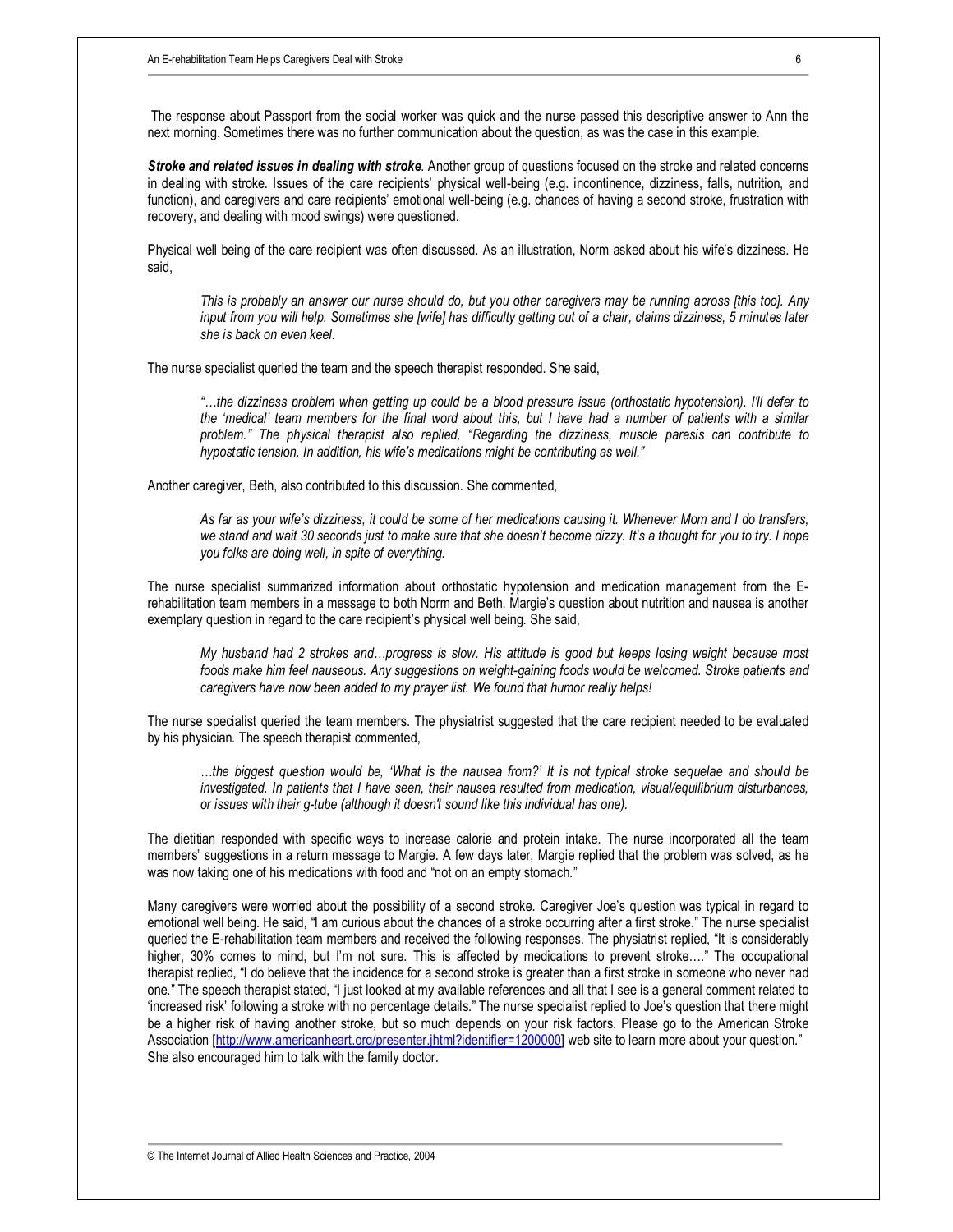Emotional well being, such as mood-swings of the care recipient was questioned. Norm asked,

Sometimes she [wife] is melancholia and cries. Usually all these episodes last a few minutes, then she is back on an even keel. She even recognizes her spells, and is sorry to have given me a hard time. I see this as part of her recovery, and am kind of happy to see her trying so hard. I am wondering if I am using the right approach by letting her vent her frustrations and not being critical of her conduct. Are these mood swings typical of a recovering victim? She is seeing the family doctor on a regular basis, and doctor says 'so far so good.' I guess that I need to *know if this is typical? Thanks.* 

# The nurse specialist replied

"that this may be common and is called 'labile' emotions...where the person with stroke goes from being just fine to tearful, depressed, or angry and back again to being fine." She encouraged him and said, "your approach is good, as you allow her to express her frustrations and anger at what has occurred to her...as long as you can deal with *it!"* 

One caregiver summed up the essence of the web-based experience in welcoming a new caregiver. Margie said, Please feel free to ask us anything or if you are having a bad day, you are free to come to this site and just 'scream' if you want to. Actually, I did that once and I ended up with a group hug from everyone.

#### **Discussion and Implications for Practice**

In the email discussions analyzed in this study, the focus of the questions and input was caregiver driven based on their current needs. On most general web sites, there is limited interactive and proactive teaching provided <sup>5</sup> , and there is insufficient control as to the accuracy and reputability of information presented on these sites.<sup>8</sup> This is not the case on Caring~Web©. The presence of the nurse specialist and the E-rehabilitation team of competent professionals is valuable in that dubious, technical, or complex health information provided on any web site or presented by the caregivers can be explained. This was important as these caregivers asked a myriad of questions.

Using Friedemann's terms from the *framework of systemic organization*, these questions revealed that the caregivers of persons with stroke were exhibiting individuation [seeking new knowledge] along with coherence [being together and supporting one another].13,14 Caregivers are expected to learn to live a purposeful life and to become aware of their own strengths and limitations through patterns of individuation. They are likely to receive coherence (emotional support and to find comfort through family and friends), as they seek system maintenance (maintaining themselves and their care recipients in home settings). Caregivers usually rely on family and friends to assist in system maintenance, as they employ daily routines and take care of caregiving responsibilities.<sup>13,14</sup>

Caring~Web© provided support by answering questions for caregivers of persons with stroke. This is in concert with the findings of Alexy 8 and Monnier et al.6 in that caregivers thought the web-based support was a valuable resource in dealing with chronic disease. Similar to the work of Brennan et al. 7 who used email systems to provide education for persons recovering from CABG surgery, the caregivers used Caring~Web© to obtain information as well as assistance from peers and professionals. The Caring~Web<sup>®</sup> project differed from the Brennan and associates' study in that it focused on caregivers and not the person affected, and provided access to a nurse specialist and the E-rehabilitation team members.

#### *Advantages of an E-rehabilitation Team*

There are several advantages to this type of rehabilitation team. One of the most obvious is the access that it provides for caregivers to the rehabilitation team members. Caregivers can have input from the whole assembly of the healthcare team members, even though it is indirect. This array of professionals is greater in number than most of the face-to-face teams found sitting at the rehabilitation conference table. In addition, members of this E-rehabilitation team are educationally prepared as advanced practitioners and hold a master's or doctoral degree in their field.

Another advantage of the E-rehabilitation team is accessibility, relative to both time and distance. With the type of asynchronous communication used with Caring~Web©, caregivers can ask their question(s) at any time during the day or night. They do not have to wait until a physician's visit or therapy appointment. If there is a large time delay, as is the case in conventional health delivery, the nuances of the particular situation can often fade and fail to be addressed. With the anonymity provided to the caregivers, they may also feel freer to ask sensitive questions. Likewise, the rehabilitation professionals are able to share their thoughts, answer questions, and address concerns at times that are more convenient for them, instead of during the busy clinic/work environment. Because it is not a synchronous communication situation, the E-rehabilitation team can research and really think about their responses prior to answering questions. The end-result is a more detailed account of a person's thoughts, concerns, and health care questions, which provides rehabilitation professionals with a better understanding of the issues, enabling them to provide a more thorough and comprehensive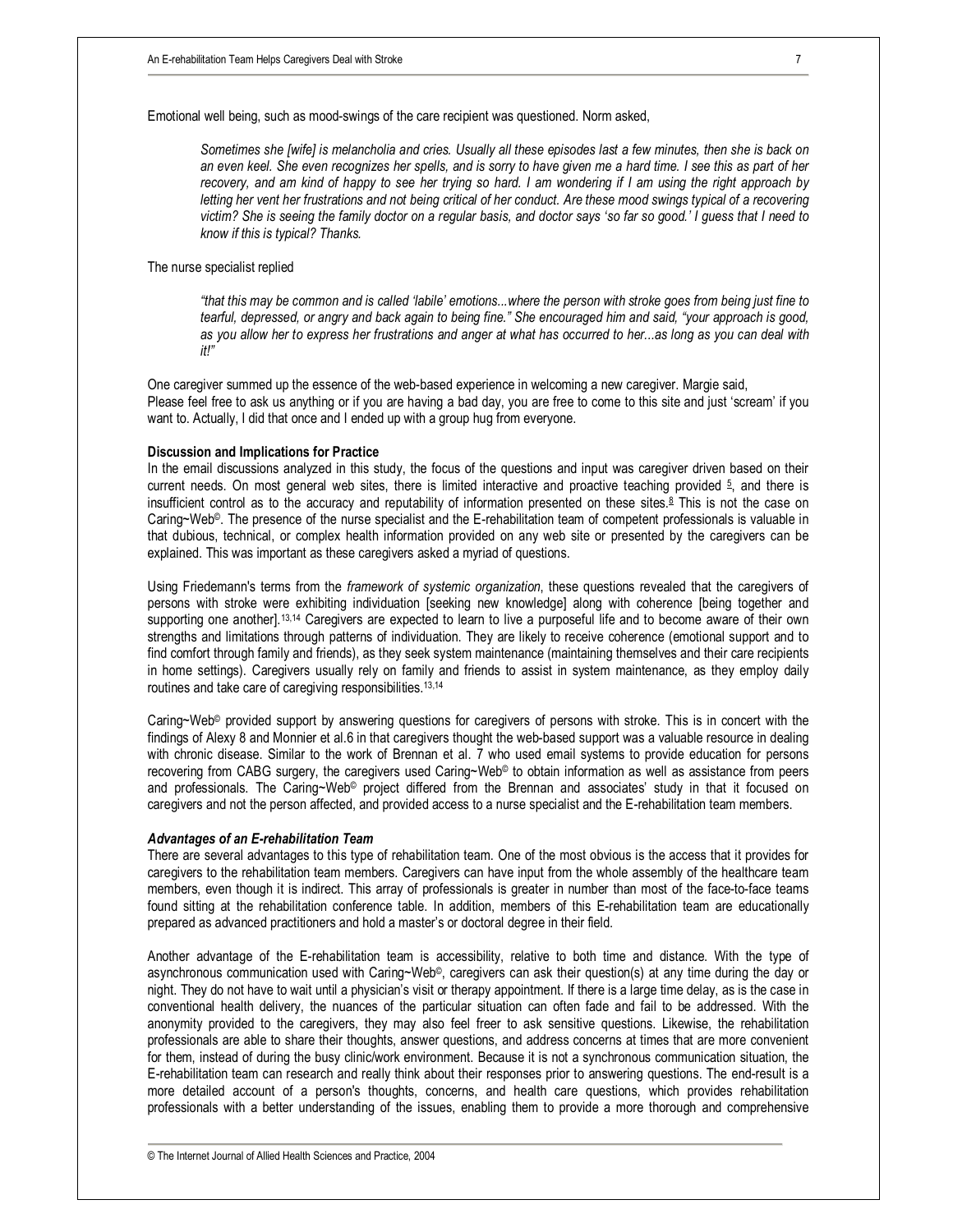response. In addition, the intra-team communication can continue to exist, in that, the E-rehabilitation team member can email or copy other team members on their thoughts on a certain matter resulting in less redundancy, greater coverage of the problem, and affirmation from the other team members.

The E-rehabilitation team also provides accessibility relative to distance. The Internet allows caregivers in many geographical locations to reach out and access the expertise of a variety of rehabilitation professionals, who may also be located in various geographical areas. The discussions that take place and the information and expert knowledge that is shared improve communication, understanding, and collaboration between the caregivers and the E-rehabilitation team, and between the members of the team. The availability of expert knowledge to anyone with Internet access is especially important for individuals in urban or rural and/or other under-served areas. Both caregivers and health care professionals can benefit from the discussions and the sharing of knowledge that takes place with an E-rehabilitation team.

### *Disadvantages of an E-rehabilitation Team*

A disadvantage of an E-rehabilitation team is the lack of human contact. Body language, non-verbal communication, and interpersonal interactions are minimal when communicating through the Internet. In order to obtain the benefits of Caring~Web©, caregivers need to be able to express themselves in writing and to be confident enough to use an electronic means for information gathering. The team only knows about the caregiver through the caregivers written messages to the nurse specialist that are shared with team members. Knowing the caregiver's personal history, home situation, and about the care recipient and projected recuperation trajectory are all-important considerations when making any recommendations. It may be more difficult for some caregivers to thoroughly convey their thoughts, feelings, and concerns through electronic communications. Similarly, it is somewhat more difficult for the rehabilitation professional to offer empathetic and compassionate care through the Internet. The electronic communication format makes it more difficult for the typical dynamics of group interaction. However, E-rehabilitation teams are primarily consultative in nature, and must not replace regular visits to health care providers. The E-rehabilitation team is making recommendations based on the caregivers' impressions of a situation and their ability to express those impressions. Caregivers are told that the medical information presented on this web site is meant only for general educational purposes. They are encouraged to contact their healthcare provider for specific medical concerns or treatment. The use of an E-rehabilitation team, in addition to regular interactions during scheduled appointments with health care providers, can enhance understanding and communication between caregivers and their health care providers.

### **CONCLUSION**

These caregivers were seeking new knowledge about medication management, available community and government services, and stroke and related issues in dealing with stroke. These are important topics for which information was needed as caregivers sought to maintain themselves and their care recipients in the home. This model of providing web-based education from an E-rehabilitation team can be easily adapted by other health care providers in clinical practice. It is an efficient and effective method of obtaining a vast amount of reliable information from various disciplines. The nurse specialist is then able to synthesize this information and present it to caregivers in concise segments that they can readily understand. The usefulness of an E-rehabilitation team and its impact on practice is great if the problems of the caregivers are relatively straightforward and simple. For instance, if the caregiver relates that a spouse cannot reach down far enough to put on socks, then the nurse and/or occupational therapist may suggest a sock-aid to overcome their limited range of motion. However, if the spouse is having perceptual problems that are contributing to an inability to don socks, then a face-to-face visit with an occupational therapist may be warranted to problem solve with the caregiver and spouse. In addition, if the underlying problem is of a very complex nature (e.g., perceptual difficulties), its manifestations are not usually limited to a single task; rather, it will infiltrate virtually all aspects of the care recipient's life and impact the caregiver as well. In a case such as this, it is clear that an E-rehabilitation team was not meant to nor can it take the place of visits with members of a conventional healthcare team. With that in mind, the E-rehabilitation team fulfilled its goal of providing helpful advice and suggestions, albeit with limited information about the caregiver or care recipient.

One caregiver shared, "Before my wife had the stroke, I didn't know anything about diabetes or stroke. The nurse [other professionals] and people in the group have helped me tremendously." An E-rehabilitation team can make a difference in meeting the needs of caregivers in providing fast and accurate information for questions asked about caring processes in dealing with outcomes of stroke.

#### **References**

- 1. Knowles M. Andragogy in action. Josey-Bass Publishers, San Francisco, California, 1984.
- 2. Jacksonville State University Encyclopedia of Psychology. Explorations in learning & instruction: The theory into practice database. [Online] Available at <http://tip.psychology.org/knowles.html> Accessed June 8, 2004.
- 3. Manhattan Research. Data highlights. [Online] Available at <http://www.manhattanresearch.com/304newsletter.htm> Accessed June 8, 2004.